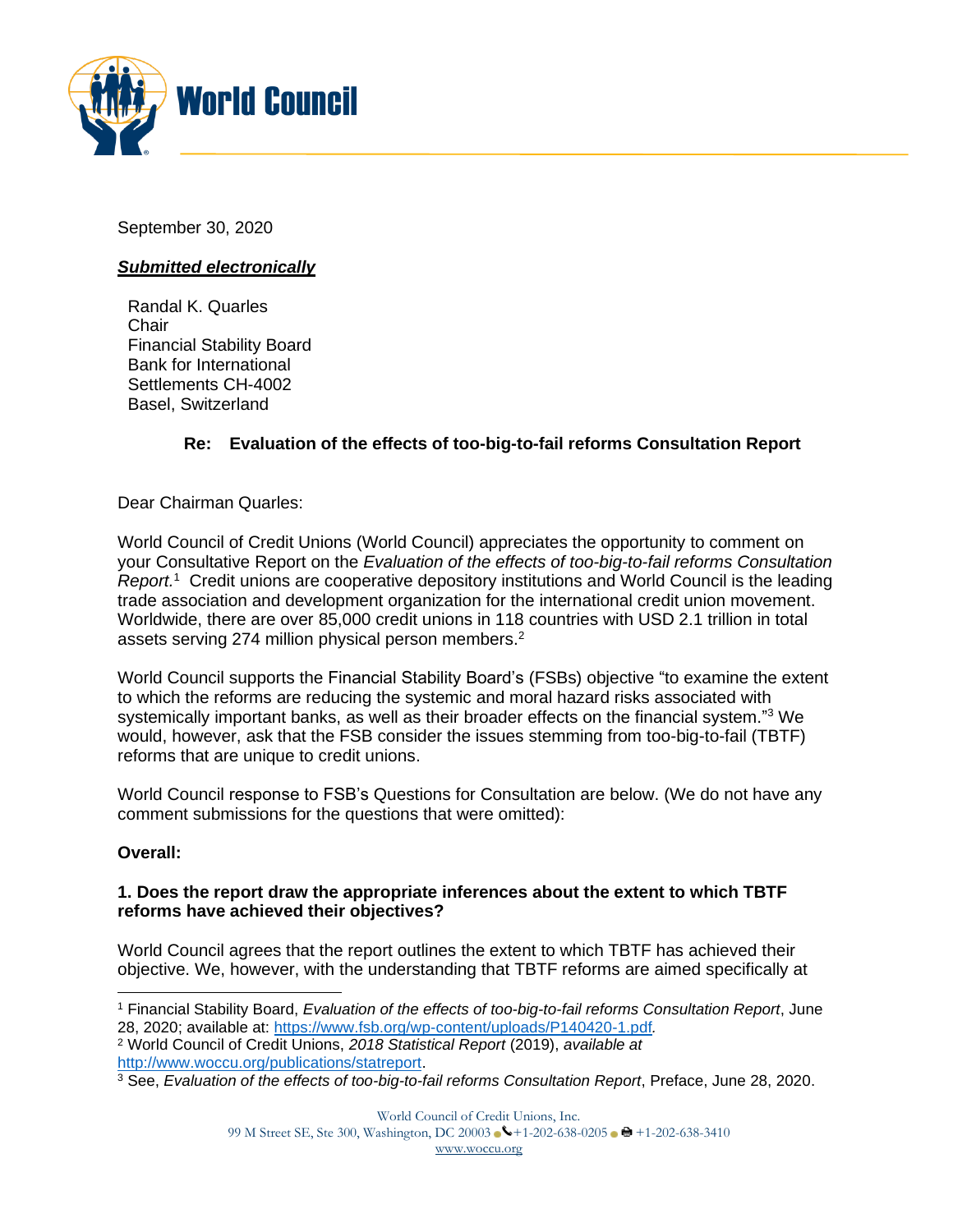both global and domestic systemically important bank (SIBs), believe credit unions fall subject to these reforms through trickle down assignment by national regulators that find it difficult to bifurcate the application of TBTF reforms from financial cooperatives such as credit unions. With the understanding that the objective of TBTF reforms are to reduce "the systemic and moral hazard risks associated with systemically important banks, as well as their broader effects on the financial system"; we realize that in effect these reforms have likely affected the operational ability of credit unions. World Council asks FSB to provide clear, unmitigated guidance to national level regulators that these reforms apply only to SIBs and should not, without proper tailoring, apply them to smaller, less complex financial institutions.

#### **5. The analysis was carried out before the COVID-19 pandemic, which may have produced new evidence relevant to the evaluation. Within the terms of reference,1 what updated analytical work would be most useful?**

**TBTF reforms:** We concur that the COVID-19 pandemic will likely create opportunity to produce new evidence relevant to the evaluation. Particularly that ability to tap into capital buffers that are designed to provide resiliency during a crisis. We would urge carful study to consider whether adjustments to the overall framework would be warranted after studying this effect. We also note that numerous relief measures were adopted such as changes to accounting standards, delays in implementing Basel III and IFRS 9 and other favorable accounting treatment for payment moratoriums. We would urge study to determine whether any adjustments could be made to based on the effect of many of those measures.

#### **6. Does the report accurately describe the ways in which TBTF reforms may affect banks' behaviour and markets' responses? Are there other channels that the evaluation has not considered?**

World Council respectfully requests the FSB to consider the effects of these reforms on small or cooperative institutions such as credit unions. Credit unions are important to the financial market, not only for the stability they provide during a market downturn, but for the financial services they provide to underserved and underbanked communities. While banks are forced to surrender during times of financial crises such as the one that ignited the current TBTF reforms and the current Covid-19 pandemic, credit unions have remained viable and poised to provide services to their communities. The TBTF reforms have strengthened the resolve of national regulators to enforce many these reforms that are tailored for SIBs to any institution within their purview. Not mentioned within this evaluation is any language with regards to proportionality, or how smaller financial institutions should be treated under these reforms. While the absence of any language targeting these reforms to credit unions should indicate that the reforms do not apply to such institutions, regrettably, this omission alone is not suitable or apparent to our national regulators. We ask that the FSB provide unequivocal language that excludes financial cooperatives from TBTF reforms constructed specifically for SIBs.

Finally, we support the FSB's statement that the question to be investigated in this section is whether market concentration has changed and aggregate supply of financial services has been affected. If supply by G-SIBs decreases, and if other banks or financial institutions are unable to provide more of these services in response, the aggregate supply of these services could fall and concentration could rise, potentially generating adverse effects for economic growth or financial stability. We urge study in this regard and in particular how it might affect smaller, community based financial institutions role in the marketplace.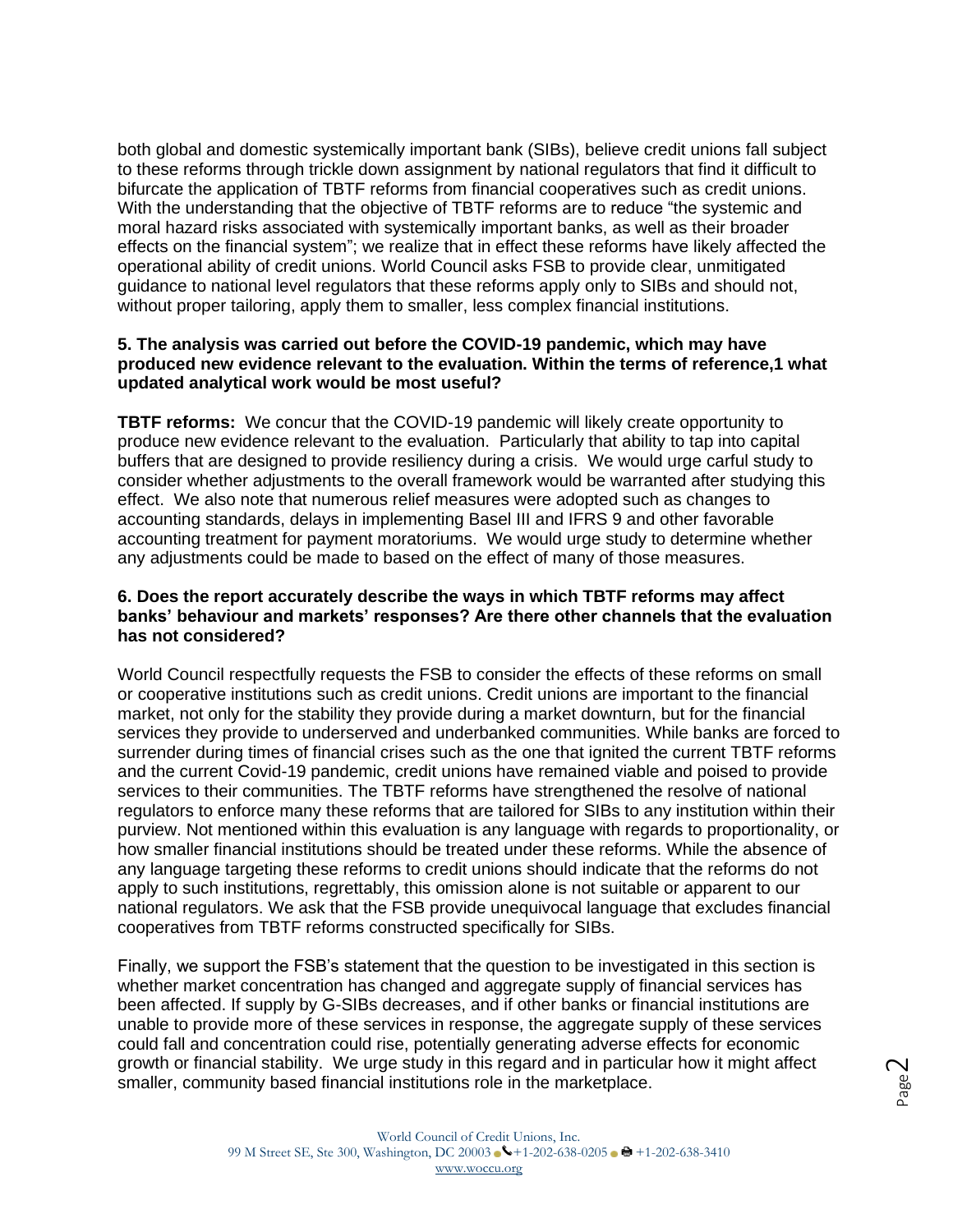# **Feasibility of resolution**

### **7. Does the report accurately describe the remaining obstacles to the resolvability of systemically important banks (SIBs)? Are there other major obstacles that should be highlighted?**

We believe much work needs to be done in studying how a large systemically important bank that operates on a cross-border bases can be resolved. We believe the complexities involved in such a resolution are vast and involve the cooperation of multiple regulators across many jurisdictions.

### **Additional considerations:**

# **11. Are there any other issues that should be considered, within the terms of reference?**

We have previously appealed to the FSB to consider proportionally tailored guidelines and reiterate our request for consideration of proportionally tailoring for the following factors:

- Whether the institution has cross-border operations;
- The complexity of the institution's assets and liabilities;
- The asset-size of the institution:
- The extent of the institution's leverage;
- The institution's interconnectedness with the financial system;
- The degree to which the institution reports to multiple prudential supervisors;
- The extent and nature of the institution's off-balance-sheet exposures; and
- The mix of business activities of the institution, such as whether it engages in community banking, commercial banking and/or investment banking.

Furthermore, World Council urges the FSB to consider the implementation of resolution tools; which would provide specific guidance to supervisors with how to respond when a bank is too big to fail.

FSB has stated that "The objectives of the reforms are thus to shield taxpayers from losses, by increasing loss-absorbing capacity, mitigating risk-taking incentives and facilitating orderly resolution."<sup>4</sup> In some instances, however, the effort to shield taxpayers has in effect, resulted in impacting the very financial institutions whose inherent mission is to protect and provide for the banking public, and therefore subjecting credit unions to overburdensome regulation.

World Council appreciates the opportunity to respond to the FSB's request for comment on the Evaluation of the effects of too-big-to-fail reforms, Consultation Report. If you have questions about our comments, please feel free to contact me at [pmonford@woccu.org o](mailto:pmonford@woccu.org)r +1-202-510- 9347.

<sup>4</sup> Financial Stability Board, *Evaluation of the effects of too-big-to-fail reforms Consultation Report*, June 28, 2020; see, section 2.1 The problem of too big to fail; available at: [https://www.fsb.org/wp](https://www.fsb.org/wp-content/uploads/P140420-1.pdf)[content/uploads/P140420-1.pdf](https://www.fsb.org/wp-content/uploads/P140420-1.pdf)*.*